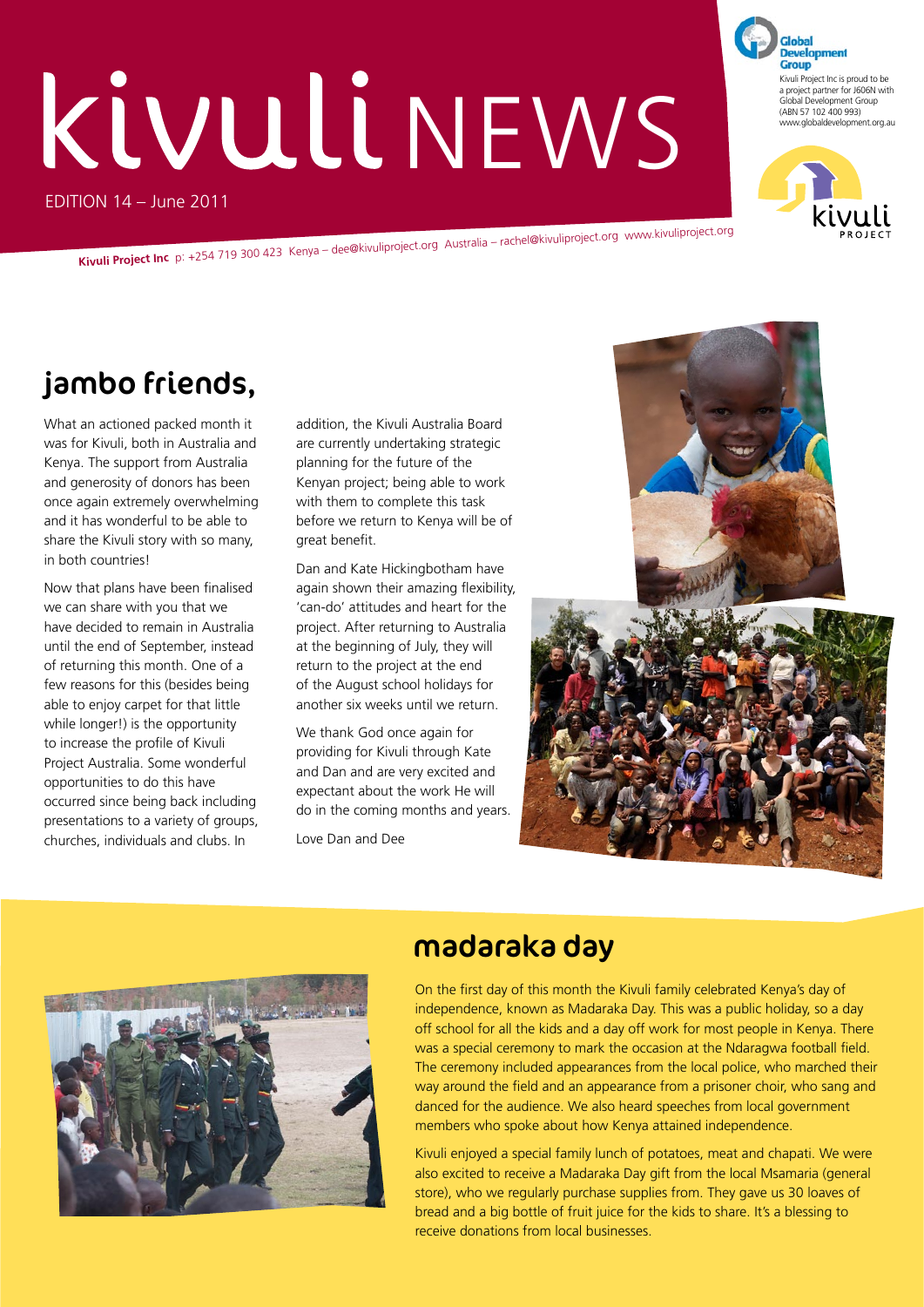### from dan and kate…

June was another busy month for the kids. They all studied hard through their mid-term exams and all got impressive results. Harrison and Francis returned home from boarding school for about a week for their mid-term break. It was great to have the whole Kivuli family together (minus the Rutherfords of course) and great to hear about how they are going at high school.

This month we had our regular once a term visiting day, where we had guardians and family members come to visit. We shared in a lunch together and the kids spent time catching up with their family members. Once again, it was a difficult time for those kids who didn't have family to visit them. This situation is a constant reminder of the importance of Kivuli, in the love and care it provides these kids and also a reminder about the importance of the financial support that comes from Australia.





The Kivuli Stars Football team had many matches this month. The boys very much look forward to Sunday afternoons, when they can put on their uniforms and have fun playing against other local teams. They returned home one Sunday showing much excitement after winning against another local team who had always been very difficult competition! The boys are also learning about teamwork, giving everyone a chance to play on the field and humility in winning.

### sarah and dan visiting

During this month, Dan H's sister Sarah and her husband, another Dan (Uncle Dan C), visited Kivuli and spent a week with the kids. Here is a reflection from Sarah about their time here…

*It has been such a great experience to be part of the Kivuli community for a week. We have been warmly welcomed by all the children and staff. Our highlights have*  *been simply being part of daily life with the children- walking to school, eating meals, playing games, chopping firewood and helping with preps. As a teacher, I (Sarah) loved seeing the work the children were doing, and particularly helping some of the students with their reading. It is impressive to see the way the whole place runs like clockwork, a credit to all of the staff. The love and care the children receive here is evident in all their interactions with each other and the constant smiles on their faces.*



## new chairman

We are pleased to announce that we have appointed David Craig as new Chairman for Kivuli Australia. David has a background in advocacy for the disabled and has a wealth of strategic planning experience. He has a great connection with Africa, spending the first 15 years of his life in Ethiopia. We welcome David as Chairman of the Board and look forward to working with him.





# trivia night

We would like to thank everyone who attended the Kivuli Trivia night on the 4th of June. Over 160 people attended and we raised over \$5800!! We had a great night and even had a live Skype performance from the Kivuli kids themselves all the way from Kenya – a real highlight!!

We also send a huge thank you out to our fundraising team (Shannon, Beck and Jacqui), to our MC's (Christian and Sharon), to those individuals who helped on the night, and to the various individuals and business who donated goods.